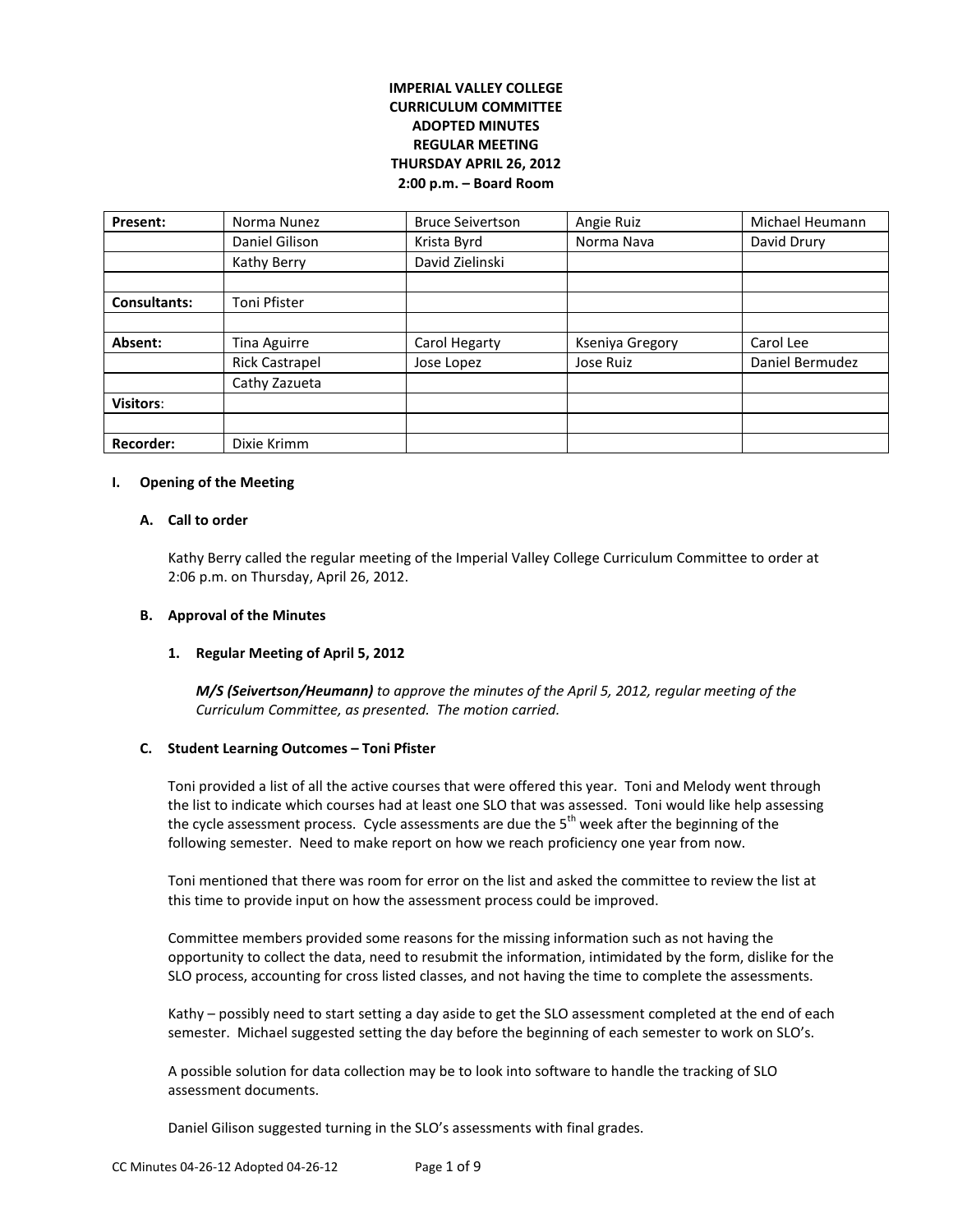#### **II. Action Items**

### **A. Curriculum Policies and Procedures**

#### **1. BP 4020, Program, Curriculum and Course Development**

*M/S (Seivertson/Heumann) to approve the revisions to Board Policy (BP) 4020, Program, Curriculum and Course Development, to reflect the Title 5 and U.S. Department of Education mandates, effective as of this date of April 26, 2012, as presented. The motion carried.*

#### **2. AP 4020, Program, Curriculum and Course Development**

*M/S (Seivertson/Heumann) to approve the revisions to Academic Procedures (AP) 4020, Program, Curriculum and Course Development, to reflect Title 5 and U.S. Department of Education mandates along with the IVC procedural updates, effective as of this date of April 26, 2012, as presented. The motion carried.*

### **B. Credit Courses**

#### **1. Deleted Courses**

### **a. ESL 029 – News and Current Events for ESL (1)**

*M/S (Seivertson/Heumann) to approve the deletion of ESL 029, effective 2012 – 2013, as presented. The motion carried.*

#### **2. Revised Courses**

### **a. AJ 141 – Arrest and Firearms (3.5)**

*M/S (Seivertson/Heumann) to approve the increase of course hours (from 63 to 64) meet POST Training Specifications required minimum hours, and textbook update, for AJ 141, effective 2012- 2013, as presented. The motion carried.*

#### **b. AJ 160 – Regular Basic Course Modular Format Level III (10)**

*M/S (Seivertson/Heumann) to approve the revision to the course number, (was 142), SLO's, and textbook update, for AJ 160, effective 2012-2013, as presented. The motion carried.*

- **c. BUS 164 – Microsoft Word for the Workplace (3)**
- **d. BUS 172 – Office Procedures for the Workplace (3)**
- **e. BUS 180 – Microsoft Office Suite for the Workplace (4)**

*M/S (Seivertson/Heumann) to approve the revision of the course titles to allow for more educational options of course selection in the business degrees and certificates for*

- *BUS 164 from Office Technology & Procedures I to Microsoft Word for the Workplace,*
- *BUS 172 from Office Technology & Procedures II to Office Procedures for the Workplace,*
- *BUS 180 from Microsoft Office for the Workplace to Microsoft Office Suite for the Workplace, effective 2012-2013, as presented. The motion carried.*

### **f. CIS 162 – Cisco CCNA Discovery 1: Networking for Home and Small Businesses (4)**

*M/S (Seivertson/Heumann) to approve the removal of the required prerequisite of CIS 160 from CIS 162, to allow student to progress through the major in a two year time period, effective 2012- 2013, as presented. The motion carried.*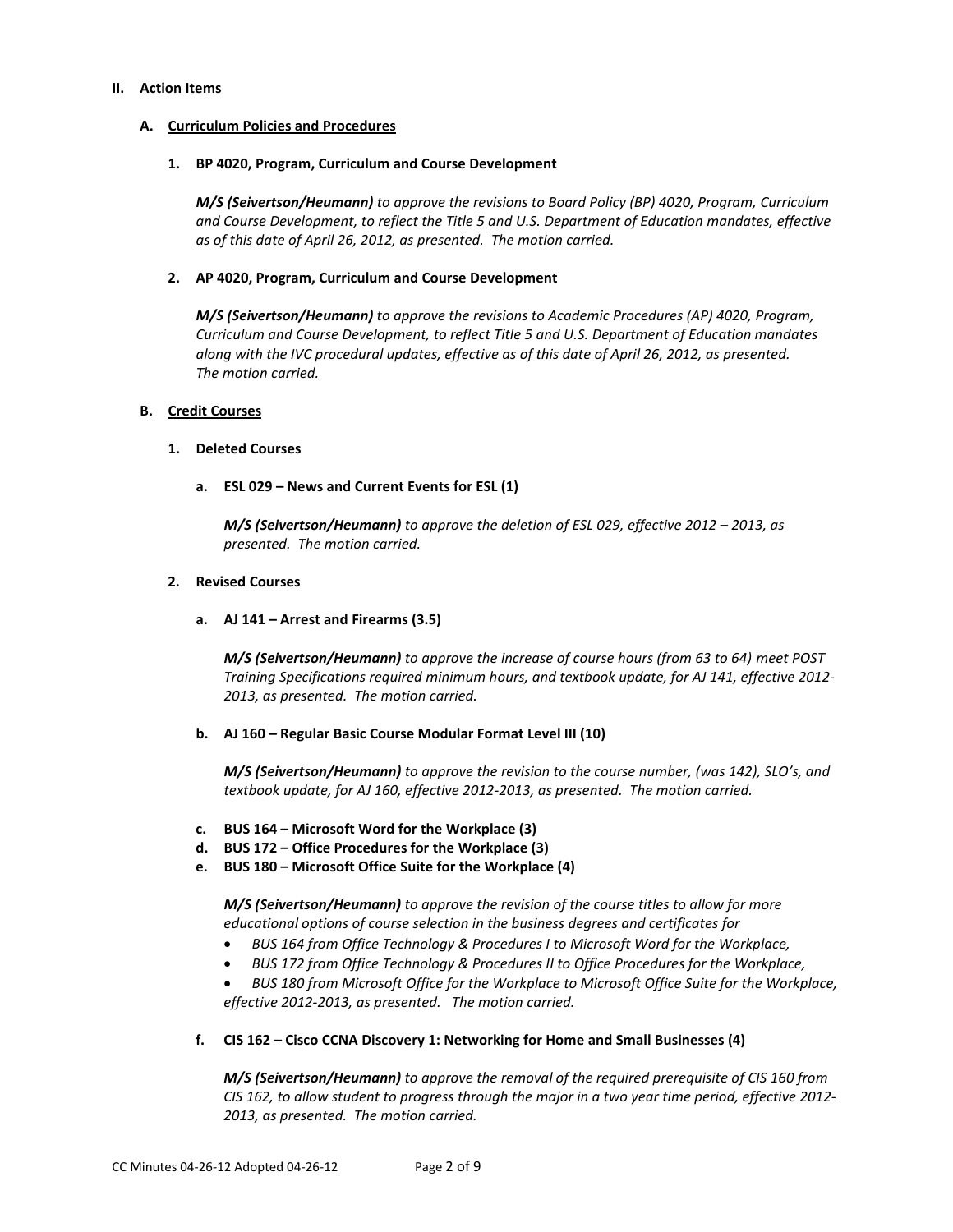## **g. CIS 163 – Cisco CCNA Discovery 2: Working at a Small-to-Medium Bus or ISP (4)**

*M/S (Seivertson/Heumann) to approve the revision of the prerequisite for CIS 163 to include CIS 160 and CIS 162, with grades of "C" or better, effective 2012-2013, as presented. The motion carried.*

- **h. PE 102 – Physical Fitness (1)**
- **i. PE 103 – Physical Fitness – Women (1)**
- **j. PE 105 – Public Safety Fitness (1)**
- **k. PE 106 – Walking/Jogging Fitness (1)**
- **l. PE 111 – Aerobics – Step (1)**
- **m. PE 112 – Basketball – Men (1)**
- **n. PE 113 – Basketball – Women (1)**
- **o. PE 122 – Lifeguard Training (2)**
- **p. PE 123 – Water Safety Instructor Training (2)**
- **q. PE 126 – Tennis (1)**
- **r. PE 127 – Tennis – Advanced (1)**
- **s. PE 128 – Volleyball (1)**
- **t. PE 143 – Advanced Basketball – Men (1)**
- **u. PE 144 – Advanced Basketball – Women (1)**

*M/S (TABLED) to approve the reduction of repeatability from 3 times down to zero (0) times for passing grades as per the repeatability mandates set by Title 5 revisions for Physical Education (items h. through u.) courses PE 102, 103, 105, 106, 111, 112, 113, 122, 123, 126, 127, 128, 143, and 144, effective 2012-2013, as presented. The motion was tabled.*

*ITEMS h. through u. were tabled to be brought back at the next meeting.*

- **v. PE 200 – Theory of Baseball (2)**
- **w. PE 201 – Theory of Basketball (2)**
- **x. PE 202 – Theory of Softball (2)**
- **y. PE 203 – Theory of Volleyball (2)**

*M/S (TABLED) to approve the reduction of repeatability from 1 time down to zero (0) times for passing grades as per the repeatability mandates set by Title 5 revisions for Physical Education (items v. through y.) courses PE 200, 201, 202, and 203, effective 2012-2013, as presented. The motion was tabled.*

*ITEMS v. through y. were tabled to be brought back at the next meeting.*

- **z. PE 104 – Weight Training**
- **aa. PE 107 – Aquatic Exercise (1)**
- **bb. PE 120 – Softball (1)**
- **cc. PE 121 – Beginning to Intermediate Swimming (1)**
- **dd. PE 129 – Volleyball – Advanced (1)**
- **ee. PE 130 – Adapted Physical Exercises (1)**
- **ff. PE 131 – Adapted Sports (1)**
- **gg. PE 140 – Baseball – Advanced (1)**
- **hh. PE 141 – Softball – Women (1)**
- **ii. PE 142 – Advanced Swimming (1)**
- **jj. PE 161 – Pre-Season Conditioning for Athletes (1.5)**
- **kk. PE 162 – In Season Conditioning for Athletes (1.5)**
- **ll. PE 163 – Song and Cheer (2)**

*M/S (TABLED) to approve the reduction of repeatability from 3 times down to one (1) time for passing grades as per the repeatability mandates set by Title 5 revisions for Physical Education*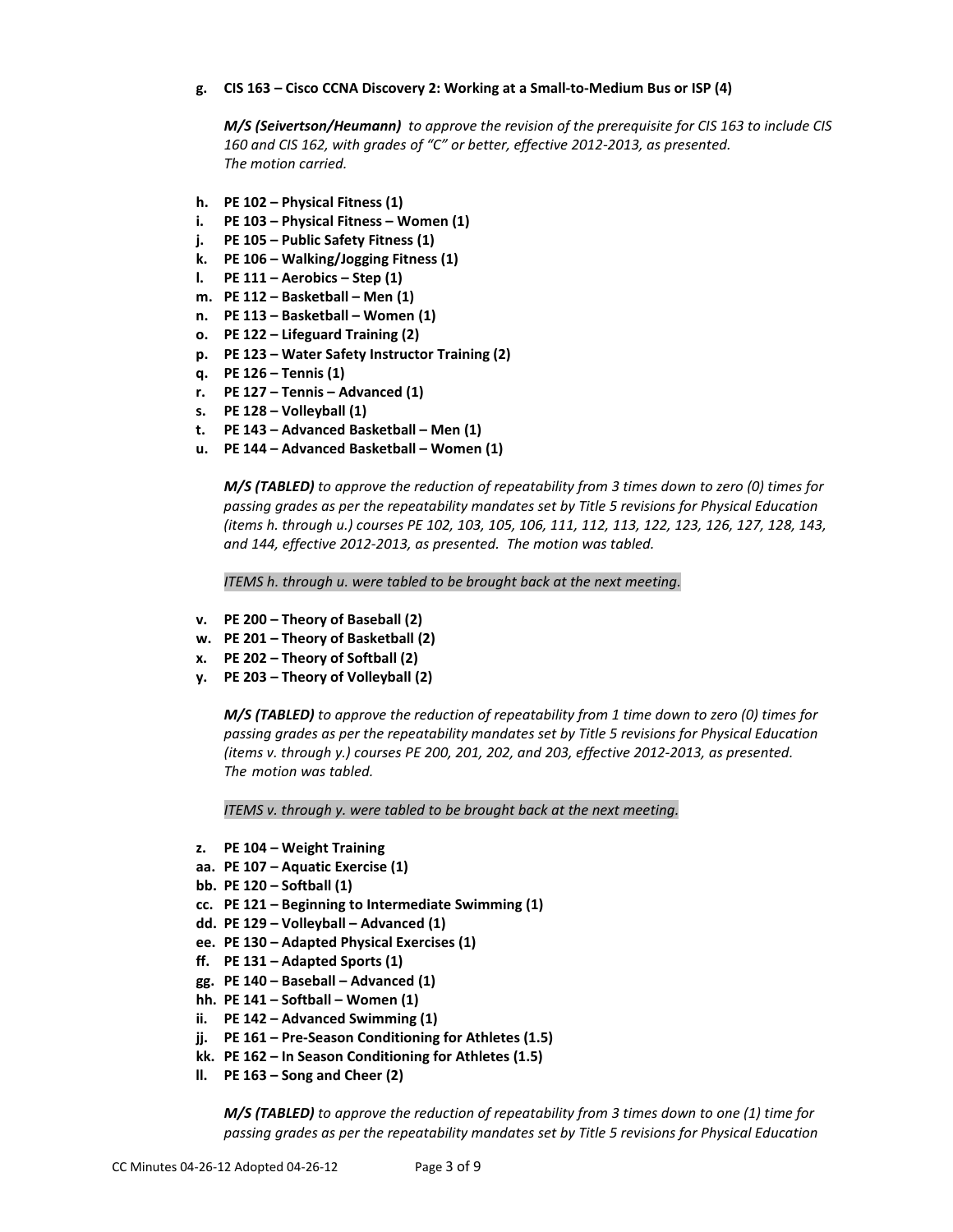*(items z. through ll.) courses PE 104, 107, 120, 121, 129, 130, 131, 140, 141, 142, 161, 162, and 163, effective 2012-2013, as presented. The motion was tabled.*

## *ITEMS z. through ll. were tabled to be brought back at the next meeting.*

### **mm. MATH 241 – Mathematics Software – MATLAB (1.0)**

*M/S (Seivertson/Heumann) to approve the reinstatement to active status for Math 241, Mathematics Software: MATLAB course, effective 2012-2013, as presented. The motion carried.*

- **3. New Courses**
	- **a. BLDC 010 – Cal/OSHA Certification (1.5)**

*M/S (Seivertson/Heumann) to approve the addition of BLDC 010, as a special topic course, to the credit curriculum, effective 2012-2013, as presented. The motion carried.*

## **C. Majors and Certificates**

- **1. Removal of Recommended Courses (Not Required) for Majors and Certificates**
	- **a. Administration of Justice Major**
	- **b. Automotive Technology Major and Certificate**
	- **c. Behavioral Science Major**
	- **d. Child Development Major**
	- **e. Correctional Science Major**
	- **f. Music Major**

*M/S (Seivertson/Heumann) to approve the removal of the section identified as "Recommended Electives (do NOT fulfill major requirements)", for Administration of Justice Major, Automotive Technology Major and Certificate, Behavioral Science Major, Child Development Major, Correctional Science Major, and Music Major, as directed by the Curriculum Committee, effective 2012-2013, as presented. The motion carried.*

# **2. Revised Majors and Certificates**

**a. Administration of Justice Major and Certificate**

*M/S (Seivertson/Heumann) to approve the addition of the description and career opportunities statements, update to course numbering, and removal of the Reading requirement for the Administration of Justice Major and/or Certificate, effective 2012-2013, as presented. The motion carried.*

- **b. Agricultural Business Management Major and Certificate**
- **c. Agricultural Crop Science Certificate**
- **d. Agricultural Science Major**
- **e. Alcohol and Drug Studies Major and Certificate**
- **f. Apprenticeship – Control Operator Certificate**
- **g. Apprenticeship – Electrician Major and Certificate**
- **h. Apprenticeship – Generation Mechanic Major and Certificate**
- **i. Apprenticeship – Hydro Operator Certificate**
- **j. Apprenticeship – Instrument Technician Certificate**
- **k. Apprenticeship – Meter Technician Major and Certificate**
- **l. Apprenticeship – Power Lineman Major and Certificate**
- **m. Apprenticeship – Relays Technician Major and Certificate**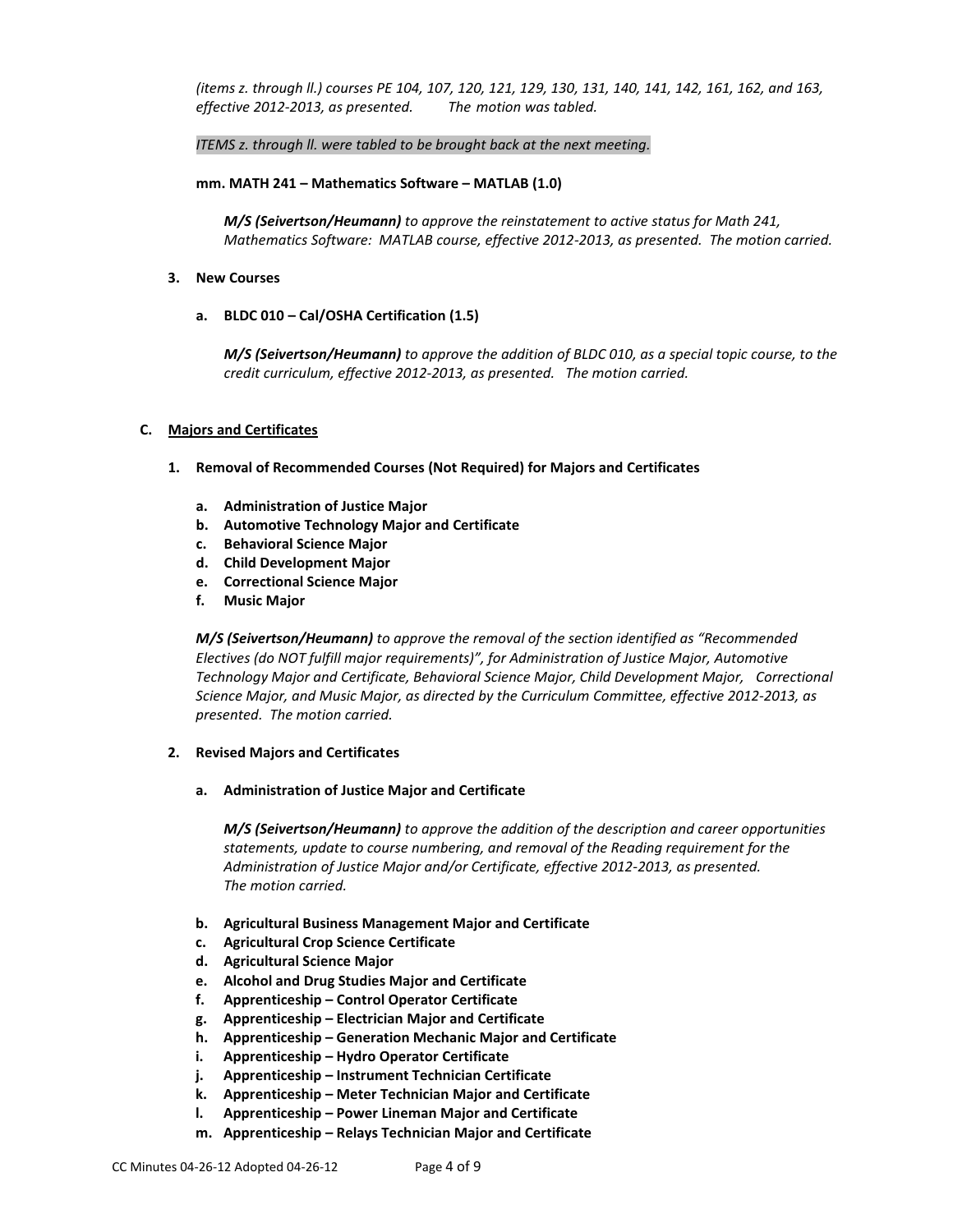- **n. Apprenticeship – SCADA/Telecommunications Technician Major and Certificate**
- **o. Apprenticeship – Substation – Electrician Major and Certificate**
- **p. Apprenticeship – Telecommunications Technician Certificate**
- **q. Automotive Technology Major and Certificate**
- **r. Behavioral Science Major**
- **s. Building Construction Technology Major and Certificate**
- **t. Building Construction Tech – Carpentry Specialization Certificate**
- **u. Building Construction Tech – Concrete Masonry Specialization Certificate**
- **v. Building Construction Tech – Project Management Specialization**
- **w. Business Administration Major**
- **x. Business Administration for Transfer Major**
- **y. Business Financial Services Major and Certificate**
- **z. Business Management Major and Certificate**
- **aa. Business Marketing Major and Certificate**
- **ab. California State University General Education Breadth (CSU GE-B) Certificate**
- **ac. Child Development Major**
- **ad. Child Development – Administration Specialization Certificate**
- **ae. Child Development – Associate Teacher Certificate**
- **af. Child Development – Infant/Toddler Specialization Certificate**
- **ag. Child Development – School Age Specialization Certificate**
- **ah. Communication Arts Major**
- **ai. Communication Studies for Transfer Major**
- **aj. Computer Information Systems Major**
- **ak. Correctional Science Major and Certificate**
- **al. Court Services Specialist Certificate**
- **am. Dental Assistant Major and Certificate**
- **an. Early Childhood Education for Transfer Major**
- **ao. Electrical Technology Major and Certificate**
- **ap. Electrical Technology: Electrical Wiring Specialization Certificate**
- **aq. Electrical Technology: Electronics Specialization Certificate**
- **ar. Electrical Technology: Solar Energy Specialization Certificate**
- **as. Electrical Trades Major and Certificate**
- **at. Emergency Medical Services Major and Certificate**
- **au. Energy Efficiency Technology Major and Certificate**
- **av. English for Transfer Major**
- **aw. Fire Technology Major and Certificate**
- **ax. Firefighter I Certificate**
- **ay. General Science Major**
- **az. History Major**
- **ba. Human Relations Major and Certificate**
- **bb. Humanities Major**
- **bc. Intersegmental General Education Transfer Curriculum (IGETC) Certificate**
- **bd. Legal Assistant Major and Certificate**
- **be. Liberal Studies (General Option – Elem Teach Prep) Major**
- **bf. Liberal Studies (SDSU Option – Elem Teach Prep) Major**
- **bg. Life Science Major**
- **bh. Mathematics Major**
- **bi. Mathematics for Transfer Major**
- **bj. Medical Assistant Certificate**
- **bk. Multimedia and Web Development Major and Certificate**
- **bl. Nursing – R.N. Major**
- **bm. Nursing – V.N. Major and Certificate**
- **bn. Pharmacy Technician Major and Certificate**
- **bo. Political Science for Transfer Major**
- **bp. Psychology Major**
- **bq Social Science Major**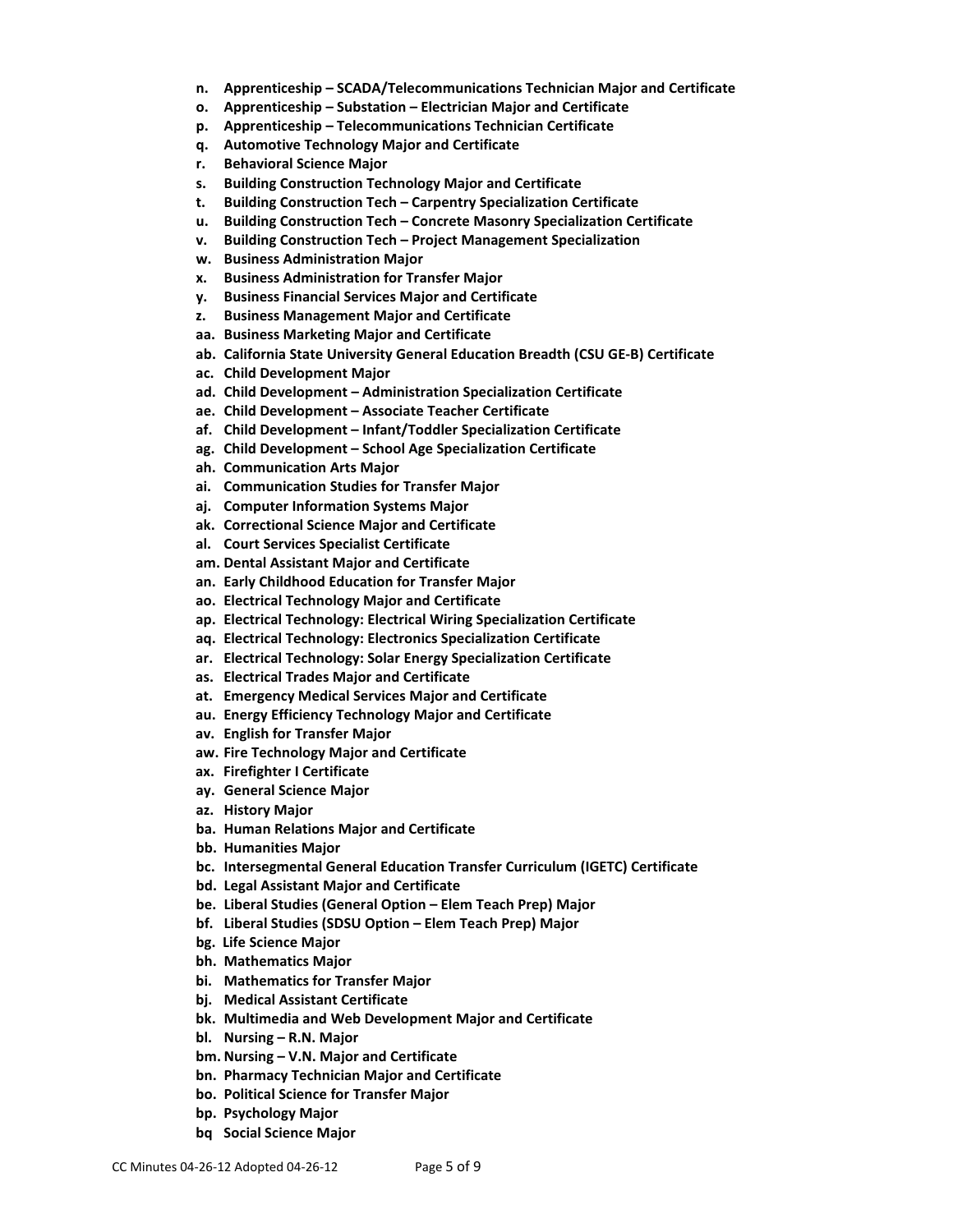- **br. Sociology for Transfer Major**
- **bs. University Studies Major**
- **bt. Welding Technology Major and Certificate**

*M/S (Seivertson/Heumann) to approve the addition of the description and career opportunities statements to items b. through bt. above, effective 2012-2013, as presented. The motion carried.*

- **bu. Business Accounting Technician Major and Certificate**
- **bv. Business Administrative Assistant Major and Certificate**
- **bw. Business Office Technician Major and Certificate**

*M/S (Seivertson/Heumann) to approve the addition of BUS 154 to the required skill level statement, and to add the description and career opportunities statements to the Business Accounting Technician, Business Administrative Assistant, and Business Office Technician Majors and Certificates, effective 2012-2013, as presented. The motion carried.*

## **bx. Journalism Major**

*M/S (Seivertson/Heumann) to approve the addition of the description and career opportunities statements, and to add CIS 212, CIS 214, ENGL 111, SPCH 130, and SPCH 150 to the acceptable courses section of the Journalism Major, effective 2012-2013, as presented. The motion carried.*

## **3. New Majors and Certificates**

- **a. Administration of Justice AS-T**
- **b. Kinesiology AA-T**

*M/S (Seivertson/Heumann) to approve the new Associate Degrees for Transfer in Administration of Justice and Kinesiology as required under SB1440, the Student Transfer Achievement (STAR) Act, and effective 2012-2013, as presented. The motion carried.*

# **D. Textual Items**

# Background –

IVC is attempting to update and provide new textual items, new and revised items, and, as the catalog is being created identify copy that has no changes. (Example: Proficiency Enrollment textual item – Why do we have this statement and what does it mean? If there is no justification for this textual item we may come back and terminate it at our May 17 meeting.)

# **1. New Textual Copy**

| $No.$ # | <b>Topic</b>                                         | <b>Status</b> |
|---------|------------------------------------------------------|---------------|
| a.      | Associate Degrees for Transfer (AA-T/AS-T)           | <b>New</b>    |
| b.      | <b>CLEP Statement</b>                                | <b>New</b>    |
| C.      | <b>Counseling Services</b>                           | <b>New</b>    |
| d.      | Course Identification Numbering System (C-ID)        | <b>New</b>    |
| е.      | Cross Enrollment Program at a CSU or UC Institution  | <b>New</b>    |
| f.      | EOPS, CARE & CalWorks                                | New           |
| g.      | Institutional Learning Outcomes                      | <b>New</b>    |
| h.      | <b>IVC Honors Program</b>                            | <b>New</b>    |
|         | Laboratory Statements (From Schedule)                | <b>New</b>    |
| ı.      | Majors and Certificate Chart                         | <b>New</b>    |
| k.      | Peace Officer Standards and Training (POST) Appendix | <b>New</b>    |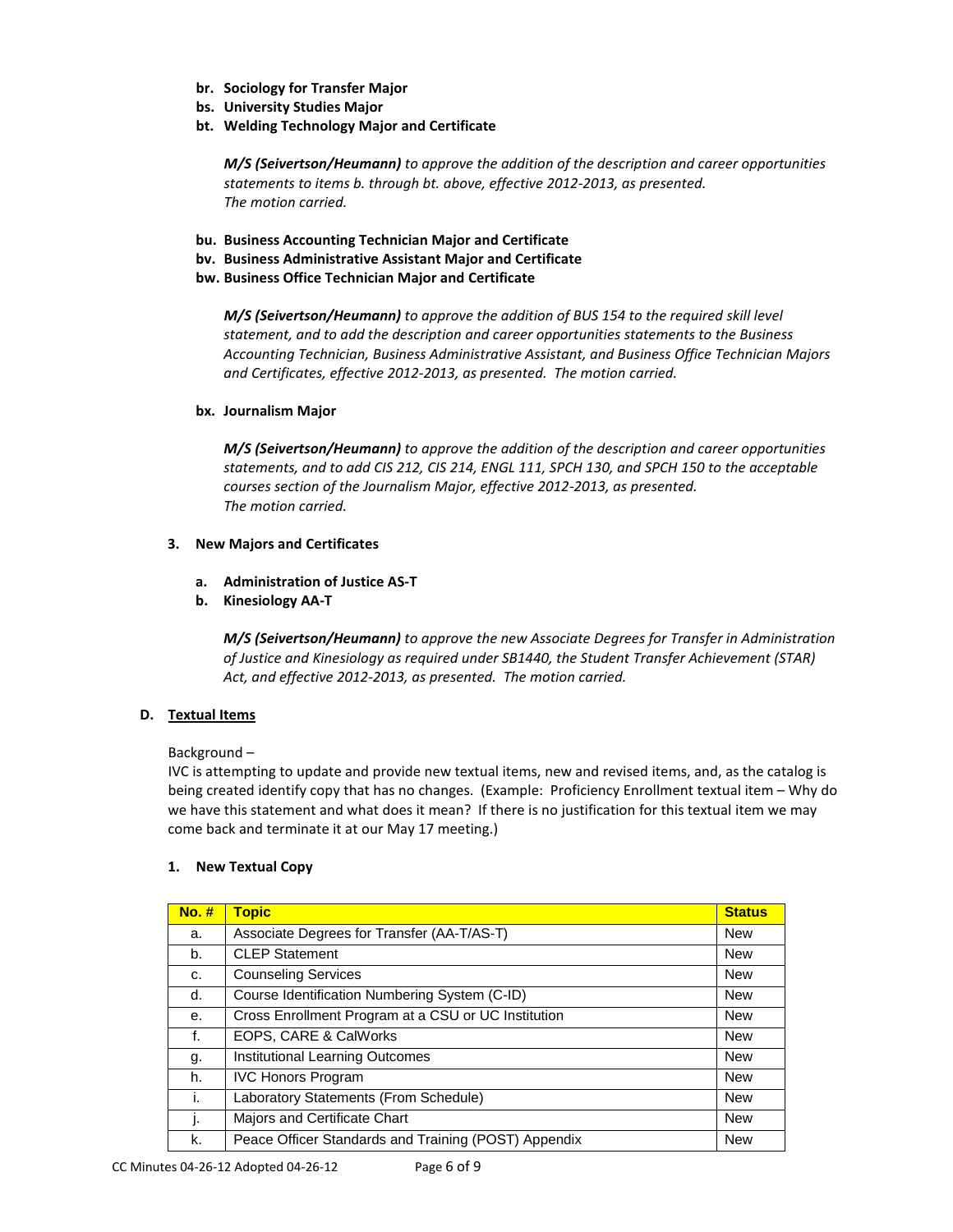|    | President's Message                                              | <b>New</b> |
|----|------------------------------------------------------------------|------------|
| m. | Reading/Writing Lab and Math Lab (add to Learning Services Para) | <b>New</b> |
| n. | Sexual Harassment Policy & Non-Discrimination Policy (Frm Guide) | <b>New</b> |
| о. | Student Health Services (From Guide)                             | <b>New</b> |
| D. | Student Support Services (SSS) (From Guide)                      | <b>New</b> |

*M/S (Seivertson/Heumann) to approve the addition of the new textual items, Items. a. through p. above., for inclusion in the IVC 2012-13 General Catalog, effective 2012-2013, as presented. The motion carried.* 

# **2. New and Revised Textual Copy**

| <b>No. #</b> | <b>Topic</b>                                                                                                                            | <b>Status</b> |
|--------------|-----------------------------------------------------------------------------------------------------------------------------------------|---------------|
| a.           | Academic Calendar 2012-13                                                                                                               | New/Revised   |
| b.           | <b>Accreditation Sections</b>                                                                                                           | New/Revised   |
| c.           | Admission                                                                                                                               | New/Revised   |
| d.           | Associate Degree Graduation Requirements                                                                                                | New/Revised   |
| е.           | Bookstore and Centers for Students (Library)                                                                                            | New/Revised   |
| f.           | <b>College History</b>                                                                                                                  | New/Revised   |
| g.           | <b>CTE &amp; ROP Credit</b>                                                                                                             | New/Revised   |
| h.           | CTE, Apprenticeship, Certificates of Achievement & Skills Awards                                                                        | New/Revised   |
| i.           | Degrees                                                                                                                                 | New/Revised   |
| j.           | Disabled Student Programs and Services (DSPS)                                                                                           | New/Revised   |
| k.           | <b>Extended Campus</b>                                                                                                                  | New/Revised   |
| L            | Fees and Refunds                                                                                                                        | New/Revised   |
| m.           | <b>Financial Aid</b>                                                                                                                    | New/Revised   |
| n.           | <b>Grading System</b>                                                                                                                   | New/Revised   |
| о.           | IGETC - New Chart too.                                                                                                                  | New/Revised   |
| p.           | <b>IVC General Education &amp; Graduation Requirements Sheet (new</b><br>presentation & revisions/upgrades)                             | New/Revised   |
| q.           | Matriculation, Prerequisite, Corequisite, Advisories on Recommended<br>Preparation and Limitations on Enrollment, and Challenge Process | New/Revised   |
| r.           | Online Services and Distance Education                                                                                                  | New/Revised   |
| s.           | Probation - Dismissal - Reinstatement                                                                                                   | New/Revised   |
| t.           | Registration, Wait Lists, Adding Classes, Dropping Classes, Repeating<br>Classes                                                        | New/Revised   |
| u.           | <b>Student Conduct</b>                                                                                                                  | New/Revised   |
| v.           | The California State University (new CSU GE-Breadth Sheet)                                                                              | New/Revised   |
| W.           | <b>Transfer Center</b>                                                                                                                  | New/Revised   |
| X.           | Transfer Credit - Advanced Placement Chart - CLEP Chart                                                                                 | New/Revised   |
| у.           | <b>Transfer Preparation</b>                                                                                                             | New/Revised   |
| Z.           | <b>Veterans Services</b>                                                                                                                | New/Revised   |

*M/S (Seivertson/Heumann) to approve the addition of the new and revised textual items, items. a. through z. above., for inclusion in the IVC 2012-13 General Catalog, effective 2012-2013, as presented. The motion carried.*

## **3. No Change to Textual Copy**

| $No.$ # | <b>Topic</b>                                     | <b>Status</b> |
|---------|--------------------------------------------------|---------------|
| a.      | Academic Freedom                                 | No Changes    |
| b.      | Academic Renewal                                 | No Changes    |
| c.      | Apprenticeship Training Programs                 | No Changes    |
| d.      | <b>Athletics</b>                                 | No Changes    |
| е.      | Attendance and Withdrawal & Voluntary Withdrawal | No Changes    |
|         | Changes in the Catalog                           | No Changes    |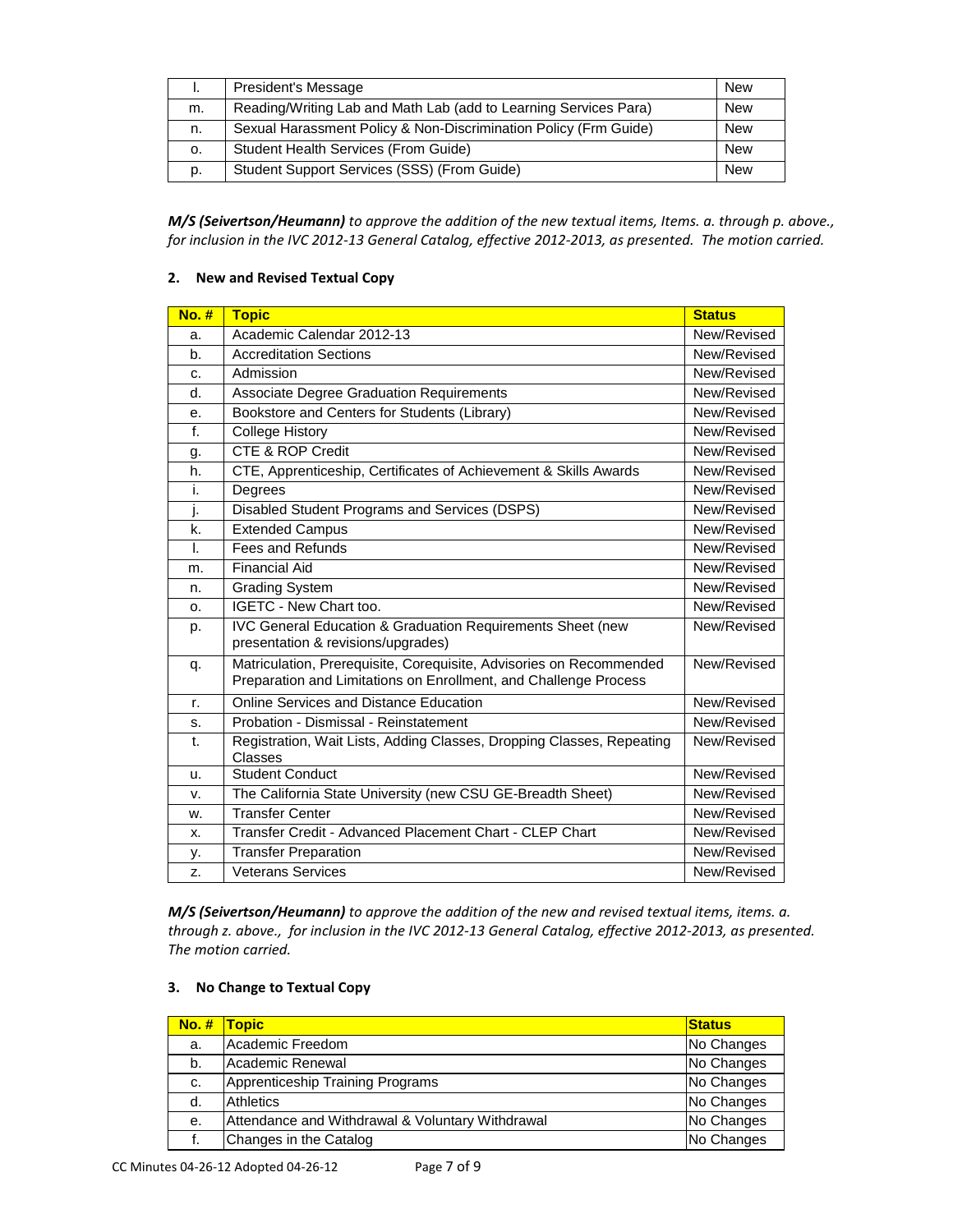| g. | Cheating and Plagiarism                               | No Changes |
|----|-------------------------------------------------------|------------|
| h. | <b>Community Service</b>                              | No Changes |
| ۱. | Course load Limits, Basic Skills and Class Attendance | No Changes |
| J. | Courses of Instruction                                | No Changes |
| k. | Credit-Be-Examination                                 | No Changes |
| I. | Exercise Science, Wellness, and Sport                 | No Changes |
| m. | <b>FERPA</b>                                          | No Changes |
| n. | Foreign Transcripts                                   | No Changes |
| о. | <b>IVC Campus Safety</b>                              | No Changes |
| p. | <b>IVC Parking</b>                                    | No Changes |
| q. | Non-Credit Education                                  | No Changes |
| r. | Nondiscrimination and Sexual Harassment Policy        | No Changes |
| s. | <b>Proficiency Enrollment</b>                         | No Changes |
| t. | <b>Repetition of Courses</b>                          | No Changes |
| u. | Scholastic Honors (Graduation Honors)                 | No Changes |
| v. | <b>Student Activities</b>                             | No Changes |
| w. | Types of Courses and Programs                         | No Changes |
| X. | <b>Work Experience</b>                                | No Changes |

*M/S (Seivertson/Heumann) to approve the acceptance of the textual items with no changes, items. a. through x. above., for inclusion in the IVC 2012-13 General Catalog, effective 2012-2013, as presented. The motion carried.*

# **F. Skills Award Actions**

**1. Approval of limited awarding of "Skills Award" certificates for IVC students.**

*M/S (Seivertson/Heumann) to approve the awarding of the "Skills Award" certificate for the following fields:* 

- *Automotive Air Conditioning;*
- *Automotive Brakes, Suspension and Wheel Alignment;*
- *Automotive Electronics;*
- *Automotive Engine Machinist;*
- *Automotive Engine Performance;*
- *Automotive Power Train;*
- *Basic Computer Skills;*
- *Carpentry Construction Technology;*
- *ECE Teacher Assistant;*
- *Electrical Wiring Technology;*
- *Electrical Trades;*
- *Electronics;*
- *Employment Readiness;*
- *Health Assistant;*
- *Home Health Aide;*
- *Medical Office Assistant;*

*effective from July 01, 2008 through June 30, 2012, only for those students who completed the courses work established for said certificates, as presented. The motion carried.*

# **2. Termination of Skills Award Certificate**

*M/S (Seivertson/Heumann) to approve the termination of the "Skills Award" certificate due to the revisions of the current IVC degrees and certificates this award is no longer necessary, effective 2012- 13, as presented. The motion carried.*